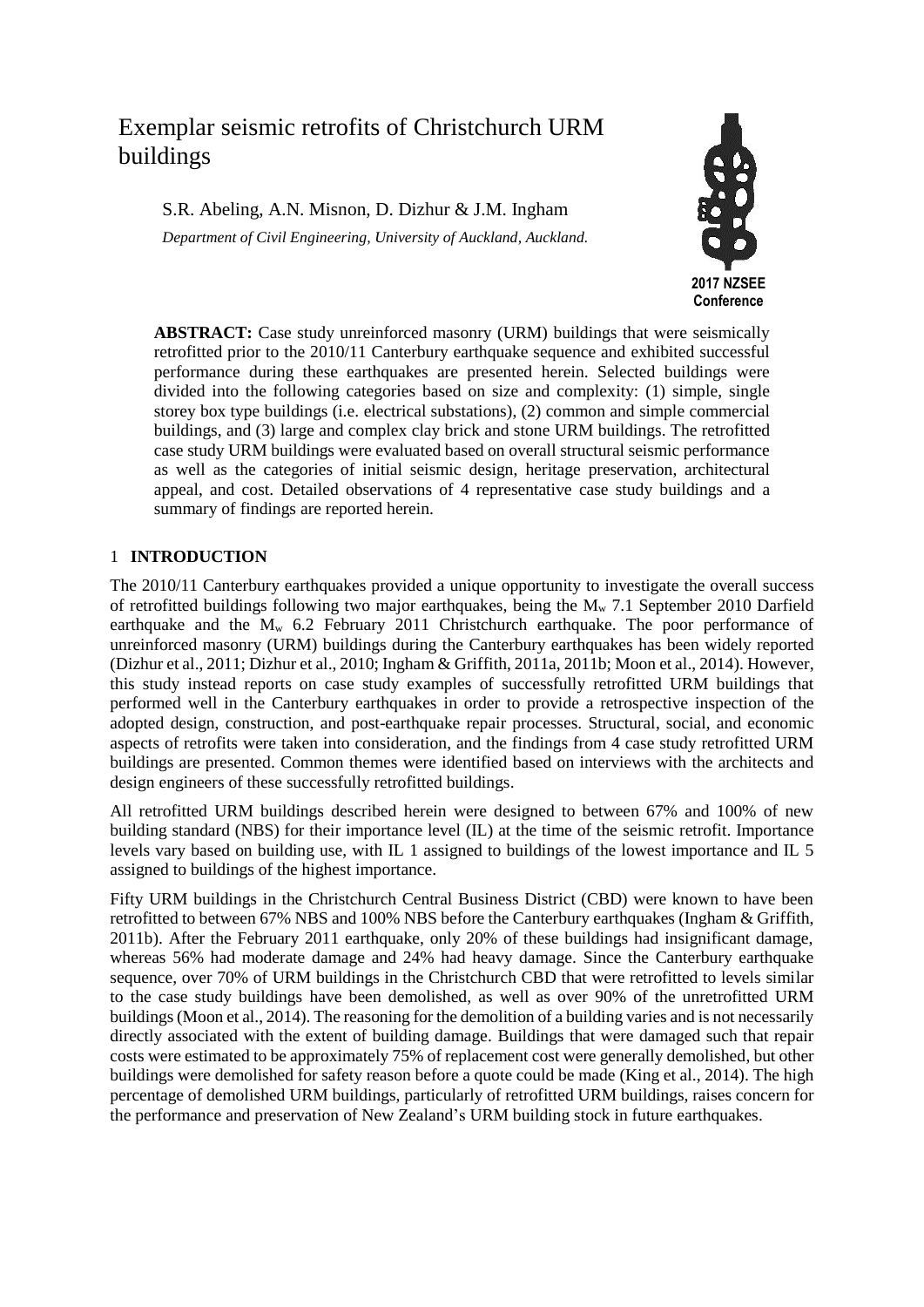# 2 **METHODOLOGY**

A list of exemplar retrofitted buildings was developed in collaboration with an advisory committee comprised of three Christchurch based engineers. The engineers were asked to identify retrofitted buildings of any construction type known to have performed well in the Canterbury earthquake sequence. They were asked to evaluate the success of a retrofit based on social and economic factors, as well as structural aspects. The engineers recommended 20 retrofitted buildings, of which 19 have loadbearing URM walls, and also recommended a group of retrofitted URM substation buildings. Three primary building typologies were identified from the recommended buildings: (1) simple, single storey box type buildings (i.e. electrical substations), (2) common and simple commercial buildings, and (3) large and complex clay brick and stone URM buildings. Buildings were selected for consideration based on a general consensus of their successful structural performance in the Canterbury earthquakes and their ability to fit into the identified typologies. Property files were obtained from Christchurch City Council for the selected buildings, and interviews were held with building engineers, property owners, and project architects.

## 3 **CASE STUDIES**

Case study buildings were evaluated in terms of the seismic structural design, architectural appeal, heritage preservation, observed performance, and cost. Evaluation criteria for case study buildings were adapted from the assessment tool developed for appraising the seismic strengthening of heritage buildings as presented in Pattinson and Egbelakin (2016).

### 3.1 **Orion Power Substations**

Prior to the 2010/2011 Canterbury earthquakes there were 115 operational clay brick masonry substation buildings owned by Orion in the wider Christchurch region. These substation buildings act as platforms to transform high voltage energy to low voltage energy that is then distributed to Orion's 191,000 end user customers. The considered substation buildings were typically standalone rectangular structures with a concrete floor and a rigid or flexible roof diaphragm. 110 of the substations are clay brick URM buildings that were erected between 1920 and 1960, and 5 of the substations are masonry infill buildings that were constructed after 1950. The substation buildings are important contributions to the architectural and social history of Christchurch and some of these substation buildings are listed in the City Plan as Group 4 heritage buildings due to their age, pleasing appearance and social significance (Hartrick, 2003).



Figure 1. Orion Power substation wall and roof retrofit examples: (a) External vertical steel plates and angles; (b) Internal vertical steel plates and angles; (c) External diagonal steel plates; (d) Internal diagonal steel plates; (e) Typical roof bracing of flexible diaphragm; (f) Steel plates mounted on perimeter beam.

Seismic retrofit work on the substation buildings began in 1996 and progressed systematically for fifteen years. Walls were strengthened in-plane and out-of-plane with internal or external steel braced frames consisting of vertical and diagonal steel members. Vertical steel angles were commonly placed at the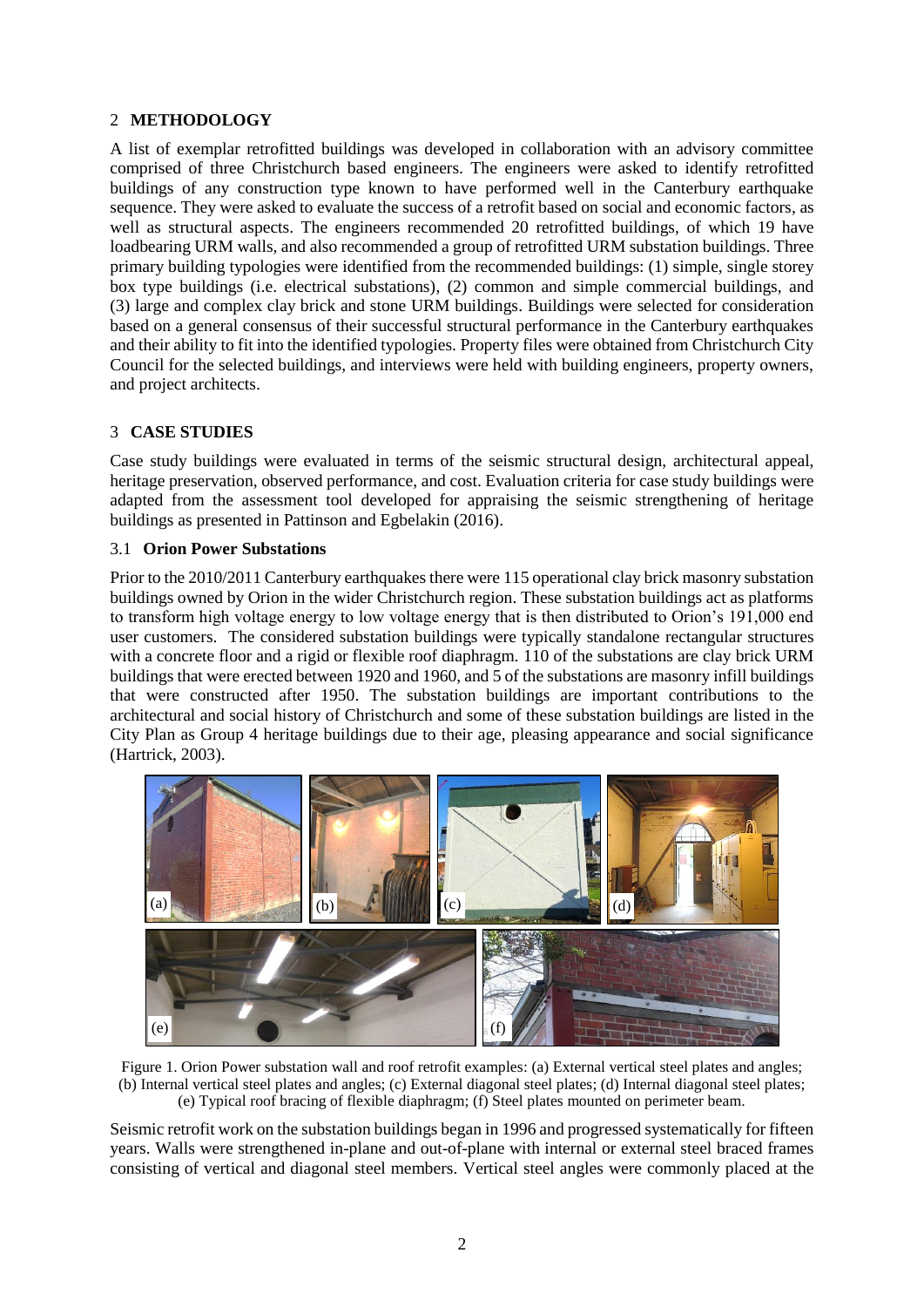corners and vertical steel plates were located at intervals along the walls of the buildings (Figures 1a, b, c, d), with diagonal steel members generally mounted at the entrance and on the rear walls (Figures 1c, d). Frames were connected to the walls with anchored steel ties. Roofs were strengthened by either installing steel bracing across the roof diaphragm (Figure 1e), bolting steel brackets to purlins, or mounting steel plates on perimeter beams at eaves level (Figure 1f).

Most of the buildings survived the Canterbury earthquakes with minor damage and only four of the substation buildings were severely damaged (Massie & Watson, 2011). Power was restored to 90% of customers in one day following the 4 September 2010 earthquake and to all customers in ten days following the 22 February 2011 event. NZ\$6 million was spent over fifteen years to strengthen the substation buildings, with an estimated cost of NZ\$21,000 per building. Orion was assessed to have saved approximately NZ\$60 million in direct asset replacement costs following the Canterbury earthquakes (Orion New Zealand Limited, 2012), and the community benefits associated with having the power only briefly being interrupted following the Canterbury earthquakes was clearly profound.

### 3.2 **Former Grosvenor Tavern, 367 Moorhouse Avenue**

The building located at 367 Moorhouse Avenue was formally known as the Grosvenor Tavern and is a two storey stand-alone structure on the corner of Moorhouse Avenue and Madras Street in the Christchurch CBD. The building was constructed in 1877 using loadbearing unreinforced clay brick masonry exterior walls, timber framed interior partition walls, timber floor and roof diaphragms, and Oamaru stone ornaments. The building is approximately 18 m x 14.5 m along south and west elevations respectively, with a chamfered corner to the southwest and a re-entrant corner of about 8 m x 4.5 m to the northeast (Figures 2a, b). The building is listed as a Group 4 heritage item in the Christchurch City Plan due to its historical status as a colonial hotel on an inner-city site.



Figure 2. Retrofit of Grosvenor Tavern, 367 Moorhouse Avenue: (a) Exterior view of southwest corner after retrofit; (b) Ground floor plan showing retrofit, VT = vertical truss; (c) East elevation showing retrofit.

Work on the seismic retrofit of the former Grosvenor Tavern began when new owners purchased the property in 2010, after the building had been vacant for nine years. The first stage of the seismic retrofit involved reducing the seismic weight of the building by removing heavy clay roof tiles, lath and plaster on the interior walls, and two single storey concrete block annexes. The second stage of the retrofit combined several methods to seismically strengthen the building. Vertically oriented steel trusses were installed along the interior of the existing brick wall. New RCM walls were constructed to surround a new centrally located stair case and were topped with a concrete lid so that the area would act as a shear core. New exterior timber framed walls were installed to replace decaying timber framed walls on the north end of the building. New floor and roof diaphragms were installed over existing flooring and the parapet was restrained. (Figures 2b, c).

The seismic retrofit was designed to resist a lateral load equivalent to 70% NBS (IL 2) in 2010. The façade was determined to have the most heritage value, so minimum intervention measures were taken in order to protect its heritage value. The seismic retrofit design utilised steel lateral load resisting elements and accounted for the existing in-plane strength of the masonry.

Structural elements were strategically placed to allow for the removal of most of the interior partition walls. This approach maximised the usable floor area and created open space that permitted flexible tenancy throughout the building. Exterior staircases were removed and a new staircase was installed in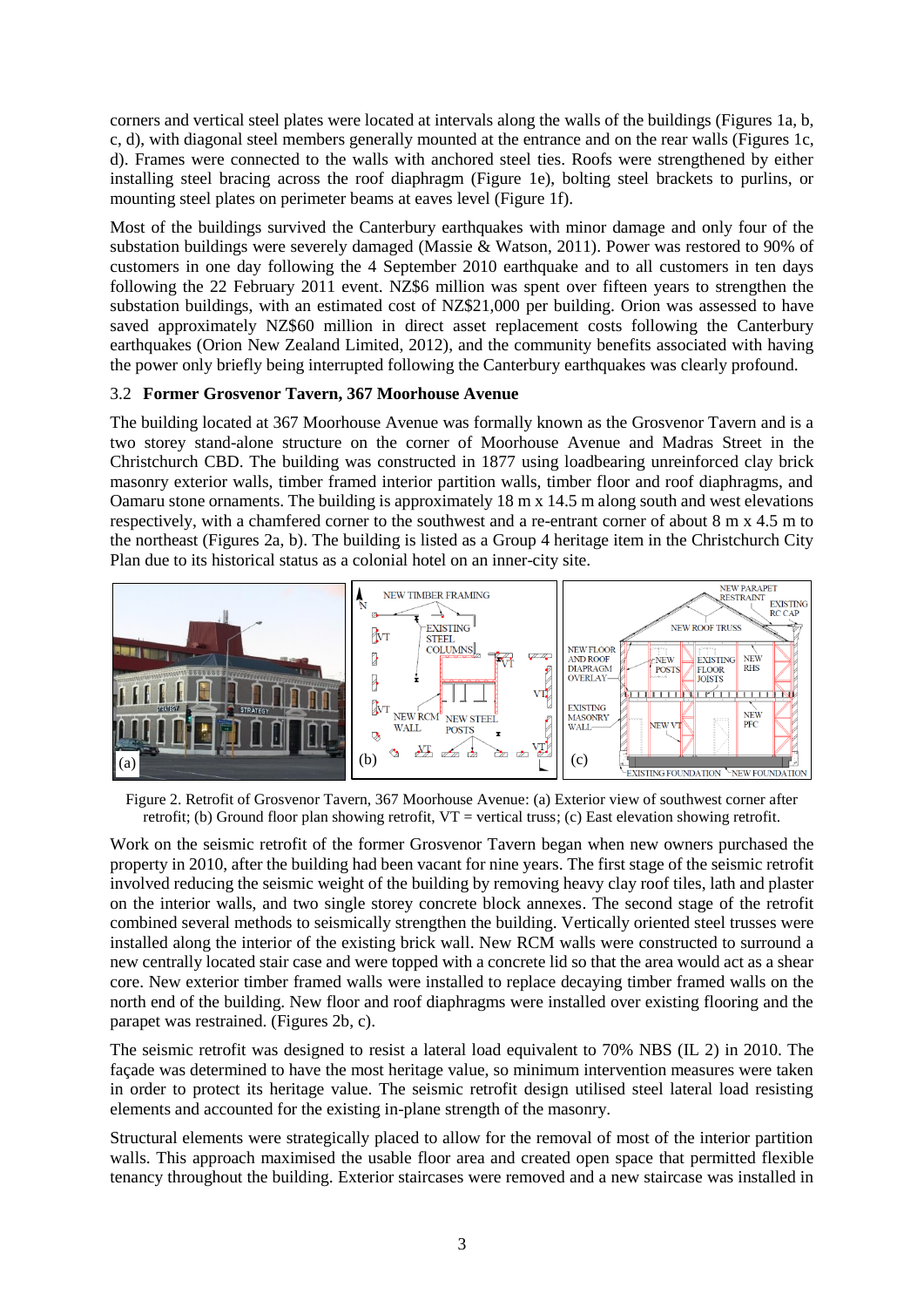a central location to provide a clear access to the upper storey.

The use of vertical steel trusses and posts as a retrofit solution allowed the interior brickwork to be maintained. On the building exterior, heritage features of the façade were accentuated by being painted a bright white against the grey paint on the masonry (Figure 2a). The vertical steel trusses and posts are evenly spaced between windows in order to retain views from the building. Windows in the new timber walls are detailed such that they are nearly identical to the façade windows. The building was awarded a Civic Trust award in 2011 for significant restoration of a heritage building and for the maximisation of complimentary use of a heritage building (Christchurch Civil Trust, 2011).

The first stage of retrofit work had been completed when the September 2010 earthquake occurred. The brick façade experienced only minor cracking and no further damage was reported. The seismic strengthening aspects of the building were installed before the February 2011 earthquake, including the vertical steel trusses, concrete block shear core, and new timber roof trusses, and no damage was reported in that earthquake. Steel trusses remained attached to the masonry walls, there was no cracking in the RCM walls, and there was no differential movement observed between the walls and floor diaphragm.

The property was purchased for NZ\$650,000 in 2010, and the owners report to have invested approximately NZ\$1 million into the property for the retrofit and fit out. The building has remained fully tenanted since the completion of the retrofit.

### 3.3 **Heritage Hotel, 28-30 Cathedral Square**

The Heritage Hotel, formerly known as the Government Building, is located at 28-30 Cathedral Square in the Christchurch CBD. The north façade extends approximately 80 m along Worcester Street (Figure 3a) and the west façade extends approximately 20 m along Cathedral Square (Figure 3b). The building was designed by architect J.C. Maddison in the Italian High Renaissance Palazzo style and was built in 1913. The building has loadbearing clay brick URM walls and reasonably heavy timber flooring. It is 3 storeys and has ceiling heights up to 5.7 m and wall thicknesses up to 900 mm for exterior walls and up to 1100 mm for interior walls (Hare, 1996). The façades are heavily perforated, are ornamented with stone masonry on the ground floor, and have parapets with heights of up to 5 m. The west façade has heavy stone columns spanning two storeys to support the roof (Figure 3a). The building is listed as a Category 1 historic place by Heritage New Zealand.



Figure 3. Retrofit of the Heritage Hotel, 30 Cathedral Square: (a) Exterior view of north elevation; (b) Exterior view of west elevation; (c) First floor plan. 1. New concrete skin walls; 2. New concrete shear walls; 3. New steel floor ties; 4. New hollow core concrete flooring; 5. New plywood overlay to existing flooring (typical); 6. Prestressing cables at centres of existing masonry columns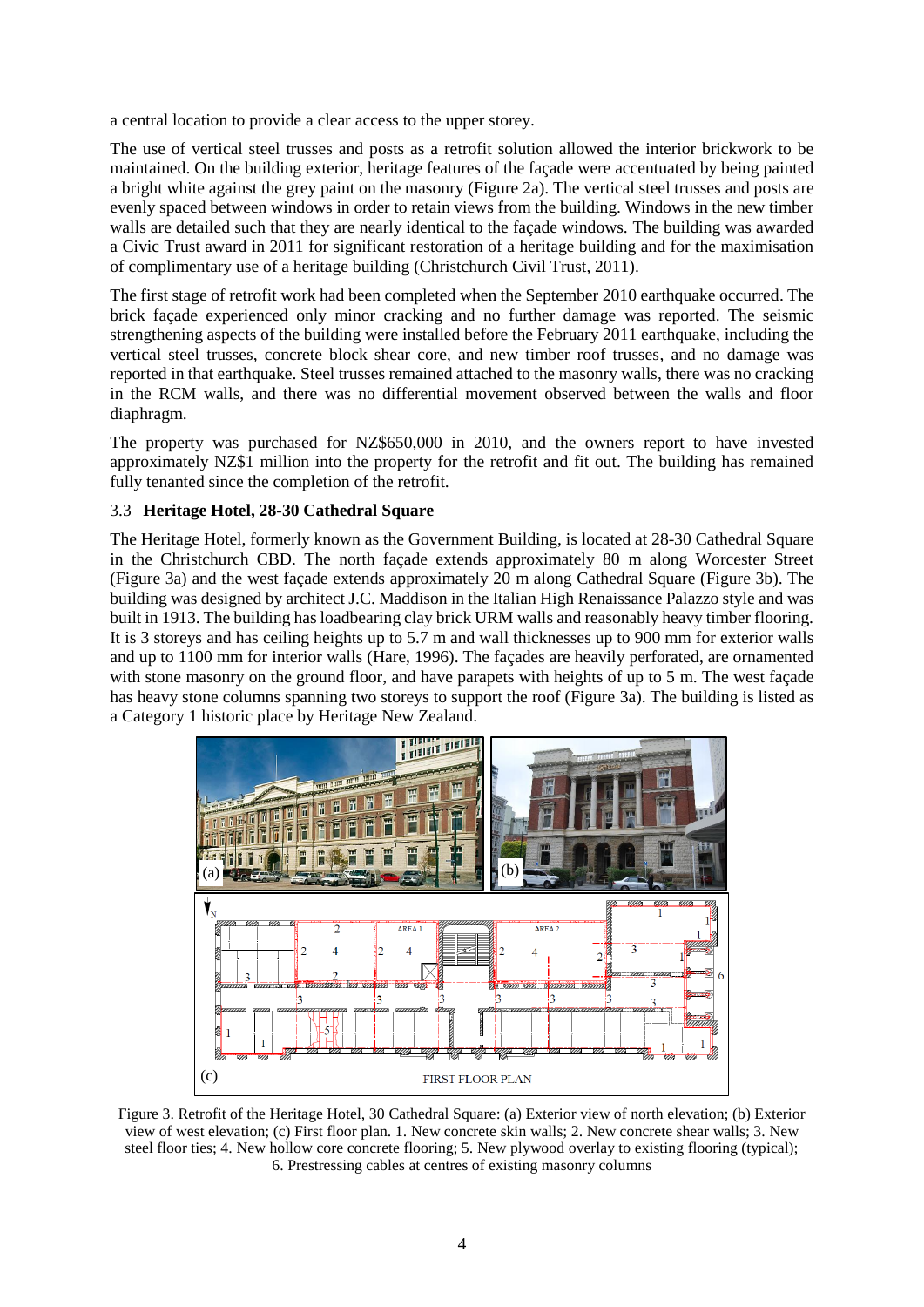Seismic retrofit work was undertaken in 1995, after Christchurch City Council purchased the building to prevent its demolition. The initial project scope called for the building to be strengthened to 67% NBS (IL 3) in 1995. Two strengthening strategies were proposed, and for minimal (approximately 2%) extra cost, designers determined that the building could be strengthened to 100% NBS (IL 3). The seismic design required partial demolition of the building (Area 1 and Area 2 in Figure 3c). RC shear walls were constructed to act as shear cores in these areas. Detailing of the foundation beams under the new lateral load resisting elements utilised the full capacity of existing piles.

The existing flooring was strengthened with a new heavily nailed plywood overlays, and hollow core concrete flooring with a 100 mm topping was constructed in the new shear core areas. The timber diaphragms were tied to the shear cores with heavy steel flats running through the floor and into the shear walls (Figure 3c). The roof was strengthened with a RC topping over an existing lightweight concrete slab from a previous intervention and a concrete bond beam was cast around the perimeter of the roof. The stone columns of the west façade were diamond cored full height and lightly stressed prestressing cables were cast in to control cracking of the stone columns (Figure 3c).

Following the seismic retrofit, the building use changed from government offices to 54 residential and serviced apartments, a restaurant and boutiques on the ground floor, and a health club in the basement. Open and flexible spaces were created in the shear core areas, which previously housed vaults and toilets that would have been difficult spaces to utilize within the new uses of the building. Mezzanines were added at each floor to take advantage of the large storey heights and create extra bedrooms in apartments. These mezzanines are set back from the windows so that original site lines to and from the building are retained and the windows still provide an abundance of natural light.

The retrofit design protected the iconic facades of the building as well as the grand central staircase. Demolition was limited to areas in the building determined to have low heritage value, and the use of shear cores prevented the need for extra RC skin walls in areas of higher heritage significance. A new lightweight parapet that was designed to replicate the original parapet was constructed at the roof. Other heritage features throughout the building were restored during the retrofit.

The building suffered only minor cracking in the September 2010 earthquake and required minimal repairs. The February 2011 earthquake caused minor cracking in the URM walls, minor cracking in the south elevation core wall, some damage to external stonework, and flooding in the basement. Overall, the building behaved as expected, with a majority of the forces transferring to the shear core. Repairs were made following the earthquakes, and further strengthening was not necessary. The building likely would have remained operational following the earthquakes, but damage to neighbouring buildings prevented its reopening until later in 2011.

Christchurch City Council purchased the building for a cost of \$735,000 in 1991 to prevent its demolition. The building was then sold in a 'package' with a neighbouring building and land to developers for \$3,625,000 in 1995 (Yonge, 1996). The total final cost of the retrofit was estimated to be \$3.75 million in 1995, which was approximately the same cost of a new building of equal floor area at the time of the retrofit.

## 3.4 **Christ's College Dining Hall, 33 Rolleston Avenue**

Christ's College Memorial Dining Hall is located at 33 Rolleston Avenue in the Christchurch CBD. The building measures approximately 33 m x 12 m and is attached to buildings on the north and south ends. The building was designed by Cecil W. Woods in the Gothic revival style as a memorial to the 'Old Boys' of the college who served in World War I and is regarded as Wood's architectural masterpiece (Wells & Hamilton, 1994). The building was constructed in 1925 and has 8 m tall loadbearing stone URM walls, and a timber roof with hammer beam trusses and buttresses. The building has two oriel-bay windows, a stone parapet, and ornately carved pinnacles (Figures 4a, c). The building is listed as a Category 1 historic place by Heritage New Zealand.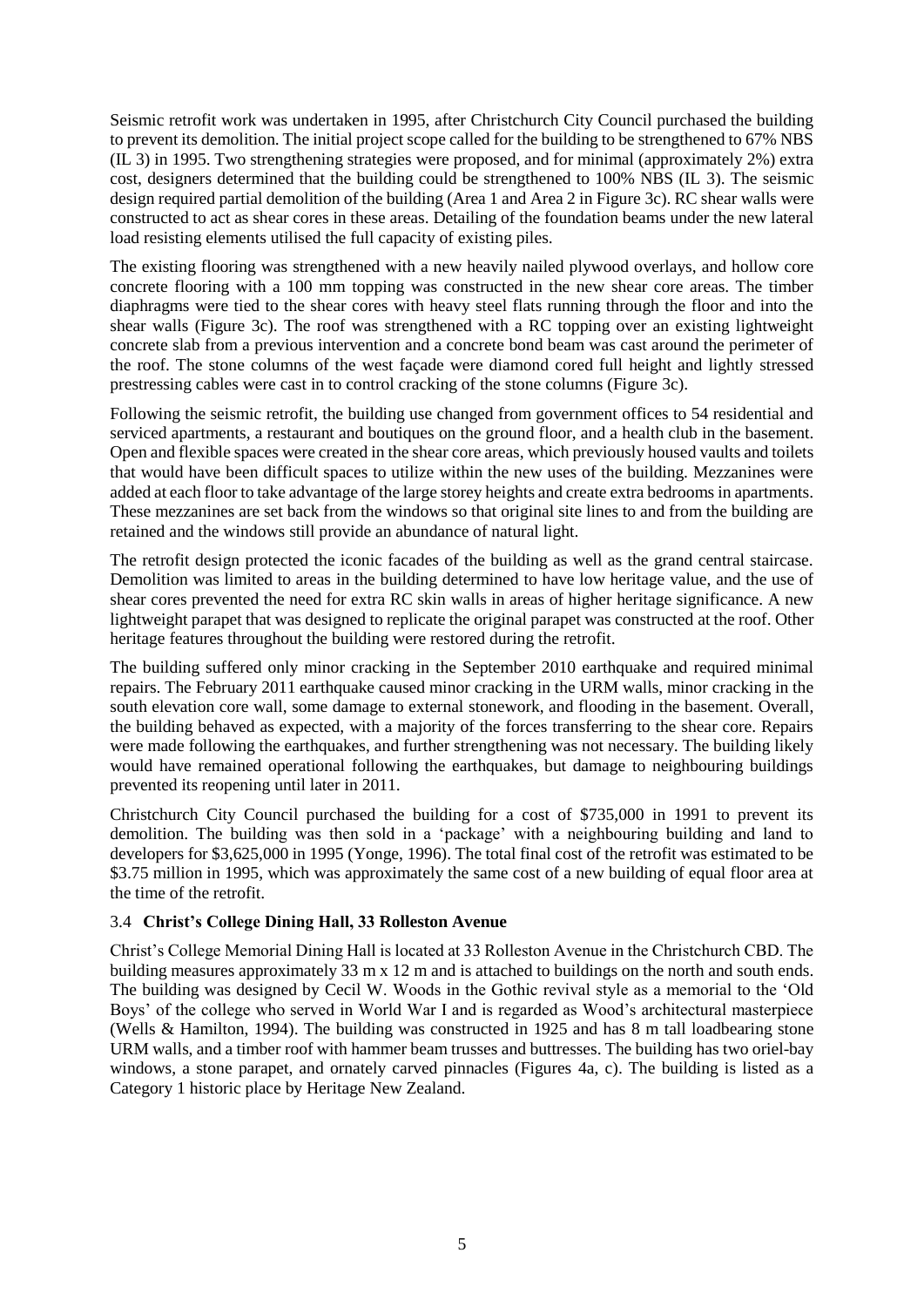

Figure 4. Retrofit of Christ's College Memorial Dining Hall, 33 Rolleston Avenue: (a) Exterior view of west façade. Taken by Melanie Lovell-Smith, NZHPT; (b) Interior view of roof strengthening; (c) Plan.

The Memorial Dining Hall was seismically retrofitted in 1988 as part of the college's ongoing effort to upgrade their buildings. Diagonal steel braces made of rectangular hollow sections (RHS) were fixed between roof trusses. The braces were connected to the east and west walls of the building by a new RHS that extends the full length of the walls and connected to the north and south walls with bolts through the existing walls (Figures 4b, c). A new reinforced concrete masonry (RCM) wall was constructed on the north wall as part of the proposed administrative building, and a new vertical steel truss comprised of RHSs was constructed on the south wall (Figure 4b). Vertical RHSs were installed internally on each side of the trusses and epoxy anchored into the existing walls. The oriel-bay windows were secured with a new RHS at roof level and mild steel (ms) flats were bolted to stone transoms. The parapets were braced, and the pinnacles were taken apart, pinned, and secured to the roof.

The seismic design achieved the desired level of seismic strengthening, being a lateral load of 0.5 g. The existing strength of the stone wall was utilised in the design to resist lateral loads in the north/south direction. Strengthening elements were strategically placed to cause only limited damage to heritage fabric. For example, the vertical RHS were positioned outside of the building in an early design iteration, but the design was modified so that the east and west facades would remain unaltered.

The Memorial Dining Hall retained the same function before and after the retrofit. Structural elements were placed in areas that did not affect natural light from the windows and still maintained the large open plan. All the internal steel work was painted to match the existing walls or was concealed by wood panelling and portraits. The use of wood panelling also conveniently allowed for extra food storage space for students (Wells & Hamilton, 1994).

Important heritage features such as the pinnacles and ornate carvings were secured in the retrofit, and the iconic east and west facades remained completely unaltered. The visual impacts of the retrofit were minimised where possible, and interventions such as the RCM wall to the north and the steel framing to the south were placed outside of the main dining hall, in areas of lower heritage value.

No damage was reported following the September 2010 earthquake and only minor damage was reported following the February 2011 earthquake. Some welds on the diagonal roof bracing fractured, but overall the bracing successfully tied the building together. A wall of an adjacent building damaged a wall of the Dining Hall due to pounding effects. Other reported damage included minor cracking to stonework, particularly around the windows, and damage to pinnacles. Damage to the windows was not unexpected because only the transoms were strengthened in the retrofit, and the mullion strengthening had been deferred for cost reasons. There was also settlement of the heavy stone walls. Overall, the damage did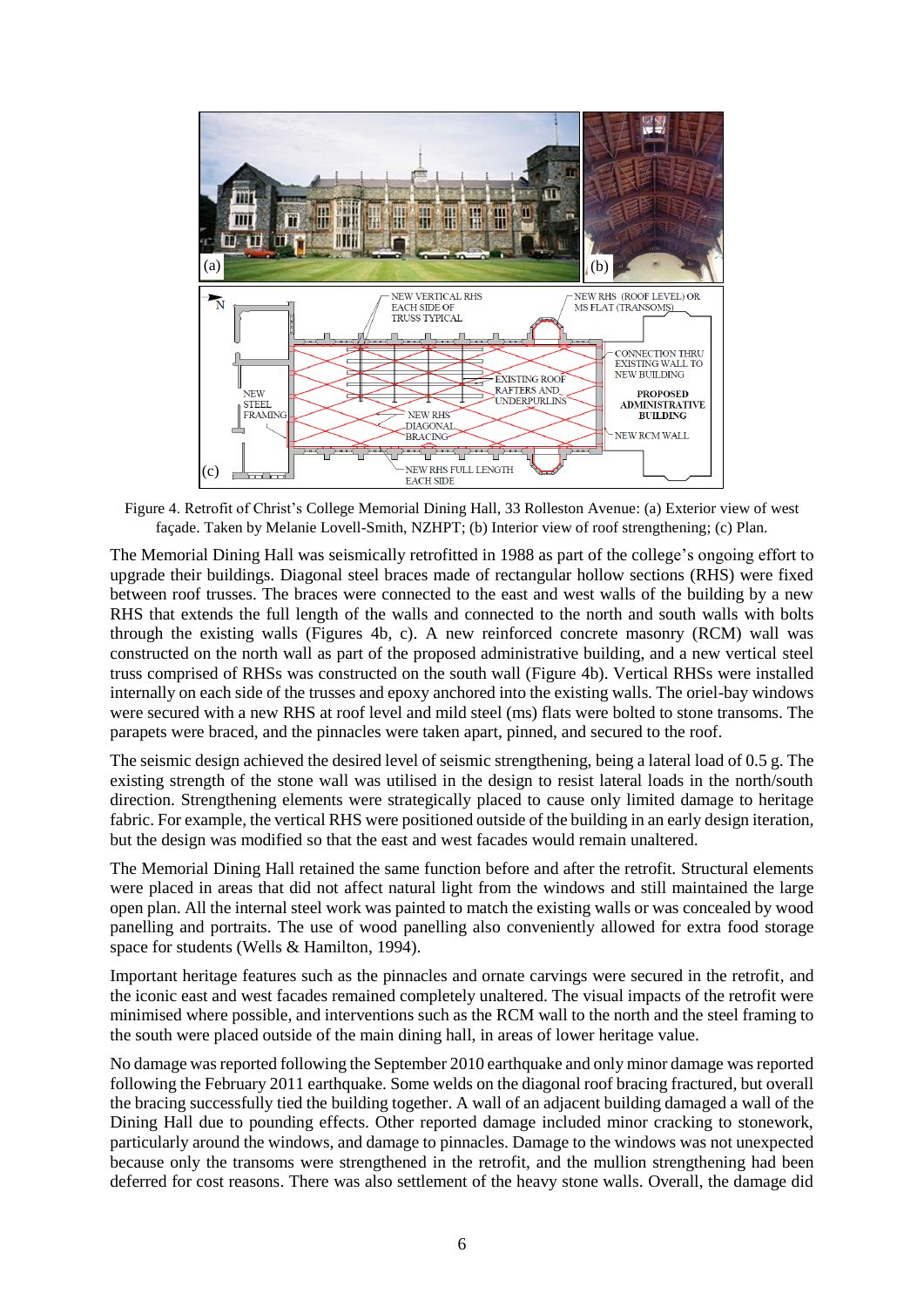not disrupt use of the building, and repairs such as repointing of mortar and relevelling of the floors were made soon after the earthquake.

The Memorial Dining Hall building was again retrofitted in 2013 to comply with the change in the seismic zone factor (Z factor) for Christchurch following the Canterbury earthquakes (NZS 1170.5) from 0.22 to 0.30. Retrofitting and repair works were scheduled to take place over school holidays to prevent disruption of use to the building. Comments regarding the cost of this retrofit were not able to be made at the time of submission.

## 4 **SUMMARY OF COMMON THEMES OF SUCCESSFUL RETROFITS**

The presented case studies investigate structural, social, and economic aspects of the design, construction, and post-earthquake repair processes of retrofitted URM buildings. Interviews were conducted with the intention of identifying why the case study retrofits were successful in the 2010/11 Canterbury Earthquakes. No one-size-fits-all approach to developing a successful retrofit was discovered. Instead, the success of the case study retrofit tended to be based on a number of factors relating to the design and construction processes. Common themes identified from the presented case study retrofits as well as from interviews with engineers and architects of other retrofitted buildings include:

- 1. Motivated owner
- 2. Team approach
- 3. Multiple retrofit solutions explored
- 4. Attention to detail

### 4.1 **Motivated Owner**

A motivated owner was a common theme among all of the case study retrofits. The most common reasons for the considered buildings to undergo retrofit work was because the building underwent a change of use, and this required the building to be strengthened to a minimum of 33% NBS. However, motivated owners often felt some connection to the building and its place within the community and were willing to invest extra effort and cost to strengthen the building above the minimum.

Owners of earthquake prone buildings may require education by design engineers and other professionals on the positive aspects of seismic retrofits so as not to view a required retrofit solely as a financial burden. Positive aspects of retrofits include the viability of strong return on investment, the creation safe spaces for building occupiers and public, as well as the preservation of heritage.

#### 4.2 **Team approach**

In almost all the interviews, building owners, engineers and architects described close collaboration during the early phases of design. Economic cost was weighed against the heritage value of the building and desired level of strengthening during the decision-making process. A heritage architect was often a valued member of the team who was contacted early and often in the design process. Strengthening solutions developed by engineers and architects both protected and celebrated the heritage fabric of the retrofitted buildings. The important heritage features were repaired, maintained, reinstated, and strengthened during the retrofit process as necessary.

#### 4.3 **Multiple retrofit solutions explored**

In most cases, the engineer developed alternative retrofit designs before selecting the best design in terms of cost, level of earthquake resistance, and protection of heritage building fabric. Economic cost was weighed against the heritage value of the building and desired level of strengthening during the decision-making process. Costs were generally kept at or below the cost of constructing a new building.

The type of retrofit was often influenced by the required level of protection of heritage components. The addition of steel bracing, steel strong backs, or steel moment resisting frames is generally considered to be a heritage friendly intervention that is 'reversible' in the case that new and less invasive technology becomes available (Robinson & Bowman, 2000). RC skin walls or RCM walls were typically placed in areas where the heritage fabric of the building was of low importance. Shear cores were used in building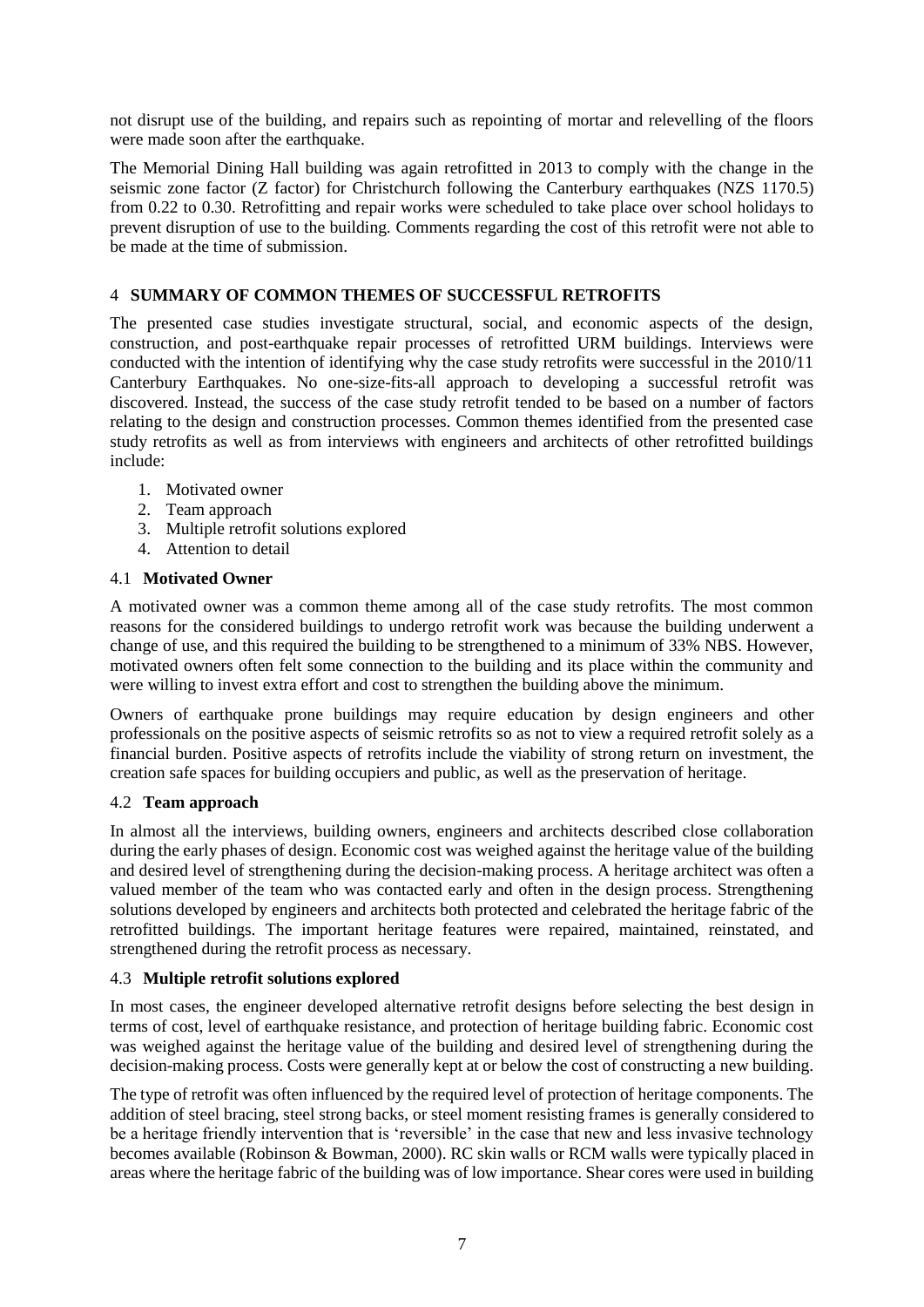areas of least heritage value as partial demolition of the building portions was required.

The creation of open spaces for flexible tenancy was a priority in most of the commercial case study buildings. The optimum placement of structural walls and braces was explored to achieve the desired aesthetic and to retain views inside and outside of the case study buildings.

### 4.4 **Attention to detail**

Structural engineers generally described that a high level of quality control was undertaken onsite during retrofit implementation, particularly in cases were adhesive anchors were used. Adequate on-site inspection was undertaken to ensure that the steel components are securely anchored to the existing URM walls. Improper installation was commonly observed to lead to premature failure of adhesive anchors (Dizhur et al., 2016).

The important heritage features were repaired, maintained, reinstated, and strengthened during the retrofit process as necessary. Architectural detailing was generally designed to match the existing heritage aesthetic. Most buildings expressed the seismic intervention appropriately, with structural elements either hidden and discrete or visible and transparent.

## 5 **CONCLUSION**

Seismic design, architectural appeal, heritage preservation, observed performance and cost were investigated for case study URM retrofits that performed well in the 2010/11 Canterbury earthquakes. Common themes identified in the case studies of successfully retrofitted buildings were (1) a motivated owner, (2) a team approach, (3) multiple retrofit solutions explored, and (4) attention to detail.

## 6 **ACKNOWLEDGEMENTS**

This project was supported by QuakeCoRE, a New Zealand Tertiary Education Commission-funded Centre. This is QuakeCoRE publication number 0093. The authors gratefully acknowledge the advisory team of Christchurch based engineers, Stuart Oliver (Holmes Consulting Group), Will Parker (Opus International Consultants), and Andrew Marriot (Marriot Consulting), John Hare for his input on the Heritage Hotel, and the building owners, engineers and architects who provided insight on the retrofits of case study buildings.

## 7 **REFERENCES**

- Christchurch Civil Trust. (2011). Newsletter November 2011. Retrieved 2 August 2016, from [http://www.christchurchcivictrust.org.nz/wp-content/uploads/news/November-2011-](http://www.christchurchcivictrust.org.nz/wp-content/uploads/news/November-2011-Newsletter1.pdf) [Newsletter1.pdf](http://www.christchurchcivictrust.org.nz/wp-content/uploads/news/November-2011-Newsletter1.pdf)
- Dizhur, D., Ingham, J., Moon, L., Griffith, M., Schultz, A., Senaldi, I., Magenes, G., Dickie, J., Lissel, S., Centeno, J., Ventura, C., Leite, J. & Lourenco, P. (2011). Performance of masonry buildings and churches in the 22 February 2011 Christchurch earthquake. *Bulletin of the New Zealand Society for Earthquake Engineering,* Vol 44(4), 279-296.
- Dizhur, D., Ismail, N., Knoz, C., Lumantarna, R. & Ingham, J.M. (2010). Performance of unreinforced and retrofitted masonry buildings during the 2010 Darfield earthquake. *Bulletin of the New Zealand Society for Earthquake Engineering,* Vol 43(4), 321-339.
- Dizhur, D., Schultz, A. & Ingham, J.M. (2016). Pull-Out Behavior of Adhesive Connections in Unreinforced Masonry Walls. *Earthquake Spectra,* Vol 32(4), 2357-2375. DOI: 10.1193/011115EQS006M
- Hare, H.J. (1996). Case study: Christchurch Government Buildings strengthening and refubishment. *Bulletin of the New Zealand Society for Earthquake Engineering,* Vol 29(3), 141-146.
- Hartrick, E. (2003). The architectural heritage of Christchurch 10, Pavilions, temples & four square walls
: Christchurch pump houses and substations. Retrieved from [http://christchurchcitylibraries.com/Heritage/Publications/ChristchurchCityCouncil/Architectu](http://christchurchcitylibraries.com/Heritage/Publications/ChristchurchCityCouncil/ArchitecturalHeritage/PavilionsTemplesFourSquareWalls/1877313092.pdf) [ralHeritage/PavilionsTemplesFourSquareWalls/1877313092.pdf](http://christchurchcitylibraries.com/Heritage/Publications/ChristchurchCityCouncil/ArchitecturalHeritage/PavilionsTemplesFourSquareWalls/1877313092.pdf)